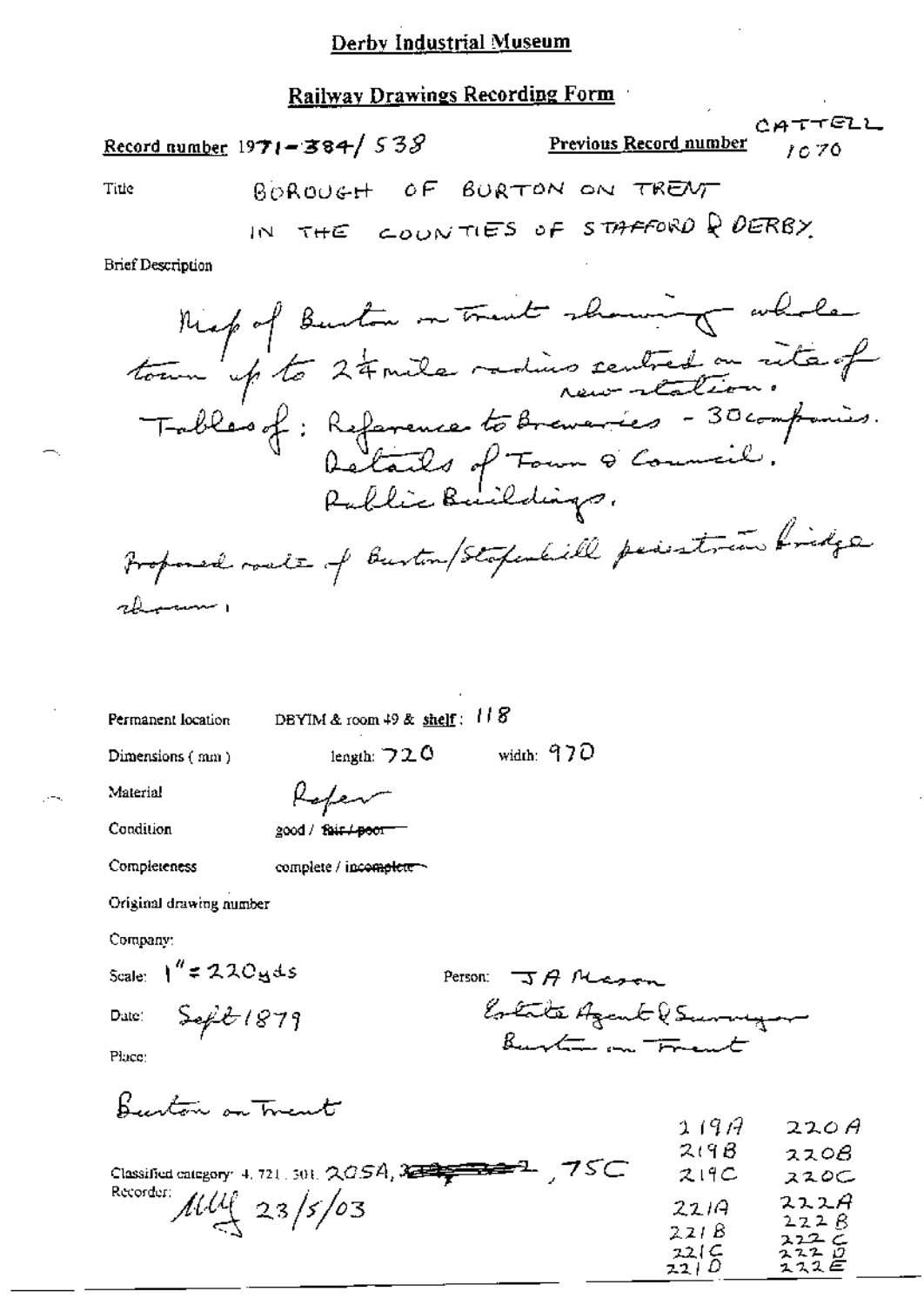## Railway Drawings Recording Form

$$
\underline{\text{Record number}} 1971 = 384 / 2311
$$

Title

٦.

| Bond Kud Brau                                                          |
|------------------------------------------------------------------------|
| Brief Description                                                      |
| Plane for the following the Commelial off the MA                       |
| time comming James Shout and towneds                                   |
| Ordina Street (Ender Walkung, Brunn, and Bar,)                         |
| abler streets shown fash street, bishfield Street,                     |
| NewStreet, Unbreidge Street.                                           |
| Fremises strown; Endies Meltings, Evanhals Maltings,                   |
| Thomandle Winshams, Renders Browing, Everal and                        |
| Bremmy, Robinson a Cookments                                           |
| Fecut pensil line for new track from                                   |
| (much line (James Start June, Belle, Evenheds 8                        |
| DBYIM & room $49$ & shelf: $113$<br>Permanent location                 |
| width: $645$<br>Dimensions (mm)<br>length: $i \rightarrow \rightarrow$ |
| Poper in follow<br>Material                                            |
| good / fair / poor-"<br>Condition                                      |
| complete / incomplete --<br>Completeness                               |
| Original drawing number $\mathbb{T}$ 7 $\hat{S}$                       |
| Company: MR                                                            |
| Scale: $\int_{0}^{H}=-\int$ controls<br>Person:                        |
| Date:                                                                  |
| Place:                                                                 |
| Printer on Travit                                                      |
|                                                                        |

Classified category: 4.721 301. 221C, 221O, 221A, 222A.<br>Recorder:<br>Listing 2(1/12/2001)